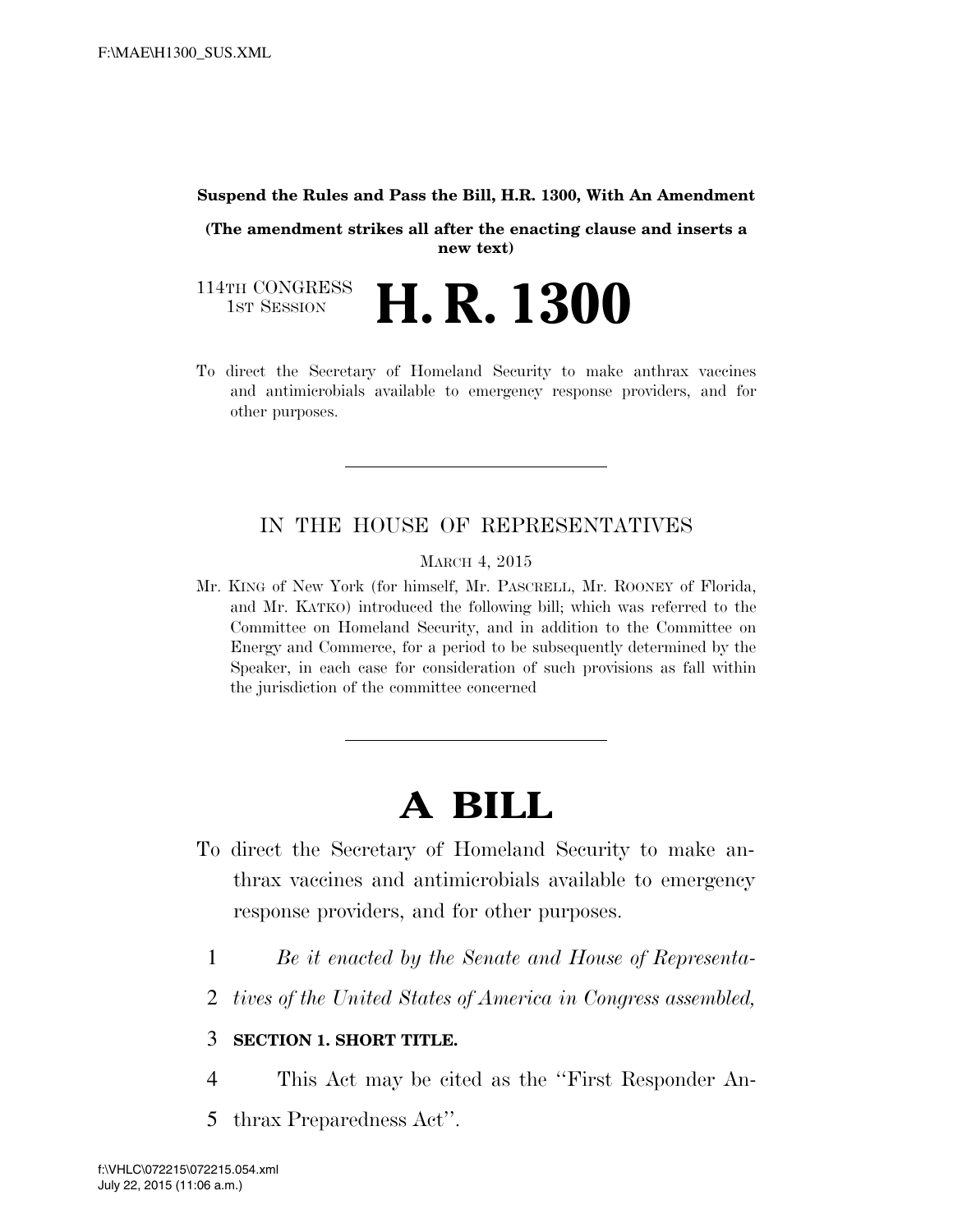$\mathfrak{D}$ 

# **SEC. 2. PRE-EVENT ANTHRAX VACCINATION PROGRAM FOR EMERGENCY RESPONSE PROVIDERS.**  (a) ANTHRAX PREPAREDNESS.— (1) IN GENERAL.—Title V of the Homeland Se-

 curity Act of 2002 (Public Law 107–296; 6 U.S.C. 311 et seq.) is amended by adding at the end the following new section:

### **''SEC. 526. ANTHRAX PREPAREDNESS.**

9 "(a) PRE-EVENT ANTHRAX VACCINATION PROGRAM FOR EMERGENCY RESPONSE PROVIDERS.—For the pur- pose of domestic preparedness for and collective response to terrorism, the Secretary, in coordination with the Sec- retary of Health and Human Services, shall establish a program to provide anthrax vaccines from the strategic national stockpile under section 319F–2(a) of the Public Health Service Act (42 U.S.C. 247d–6b(a)) that will be nearing the end of their labeled dates of use at the time such vaccines are to be administered to emergency re- sponse providers who are at high risk of exposure to an- thrax and who voluntarily consent to such administration, and shall—

22 "(1) establish any necessary logistical and tracking systems to facilitate making such vaccines so available;

25 "(2) distribute disclosures regarding associated benefits and risks to end users; and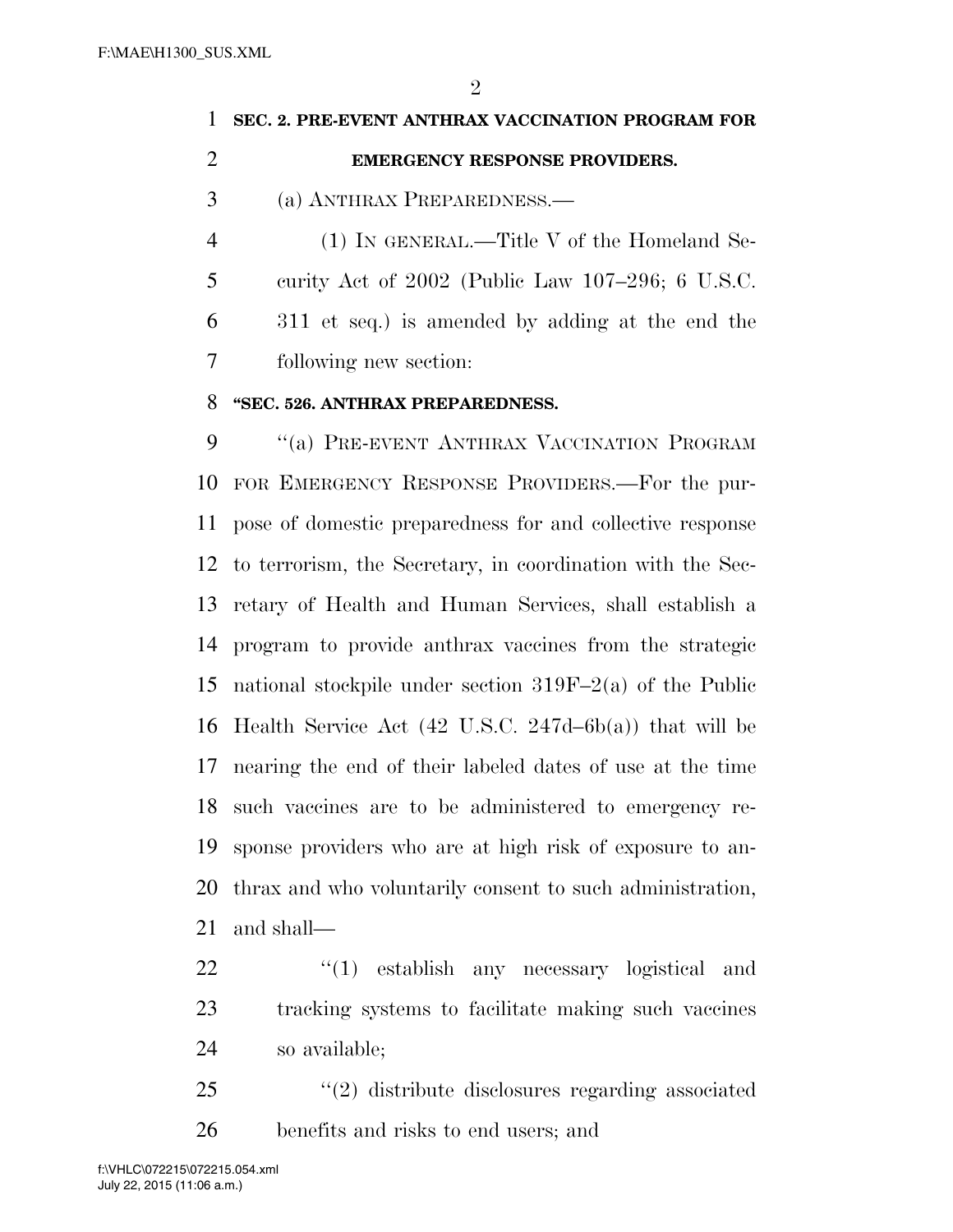| $\mathbf{1}$   | $\lq(3)$ conduct outreach to educate emergency re-              |
|----------------|-----------------------------------------------------------------|
| $\overline{2}$ | sponse providers about the voluntary program.                   |
| 3              | "(b) THREAT ASSESSMENT.—The Secretary shall—                    |
| $\overline{4}$ | "(1) support homeland security-focused risk                     |
| 5              | analysis and risk assessments of the threats posed              |
| 6              | by anthrax from an act of terror;                               |
| 7              | $"(2)$ leverage existing and emerging homeland                  |
| 8              | security intelligence capabilities and structures to            |
| 9              | enhance prevention, protection, response, and recov-            |
| 10             | ery efforts with respect to an anthrax terror attack;           |
| 11             | and                                                             |
| 12             | $\cdot\cdot\cdot(3)$ share information and provide tailored an- |
| 13             | alytical support on threats posed by anthrax to                 |
| 14             | State, local, and tribal authorities, as well as other          |
| 15             | national biosecurity and biodefense stakeholders.".             |
| 16             | (2) CLERICAL AMENDMENT.—The table of con-                       |
| 17             | tents in section $1(b)$ of such Act is amended by in-           |
| 18             | serting at the end of the items relating to title V the         |
| 19             | following new item:                                             |
|                | "Sec. 526. Anthrax preparedness.".                              |
| 20             | (b) PILOT PROGRAM.—                                             |
| 21             | (1) IN GENERAL.—In carrying out the pre-                        |
| 22             | event vaccination program authorized in section                 |
| 23             | $526(a)$ of the Homeland Security Act of 2002, as               |
| 24             | added by subsection (a), the Secretary of Homeland              |
| 25             | Security, in coordination with the Secretary of                 |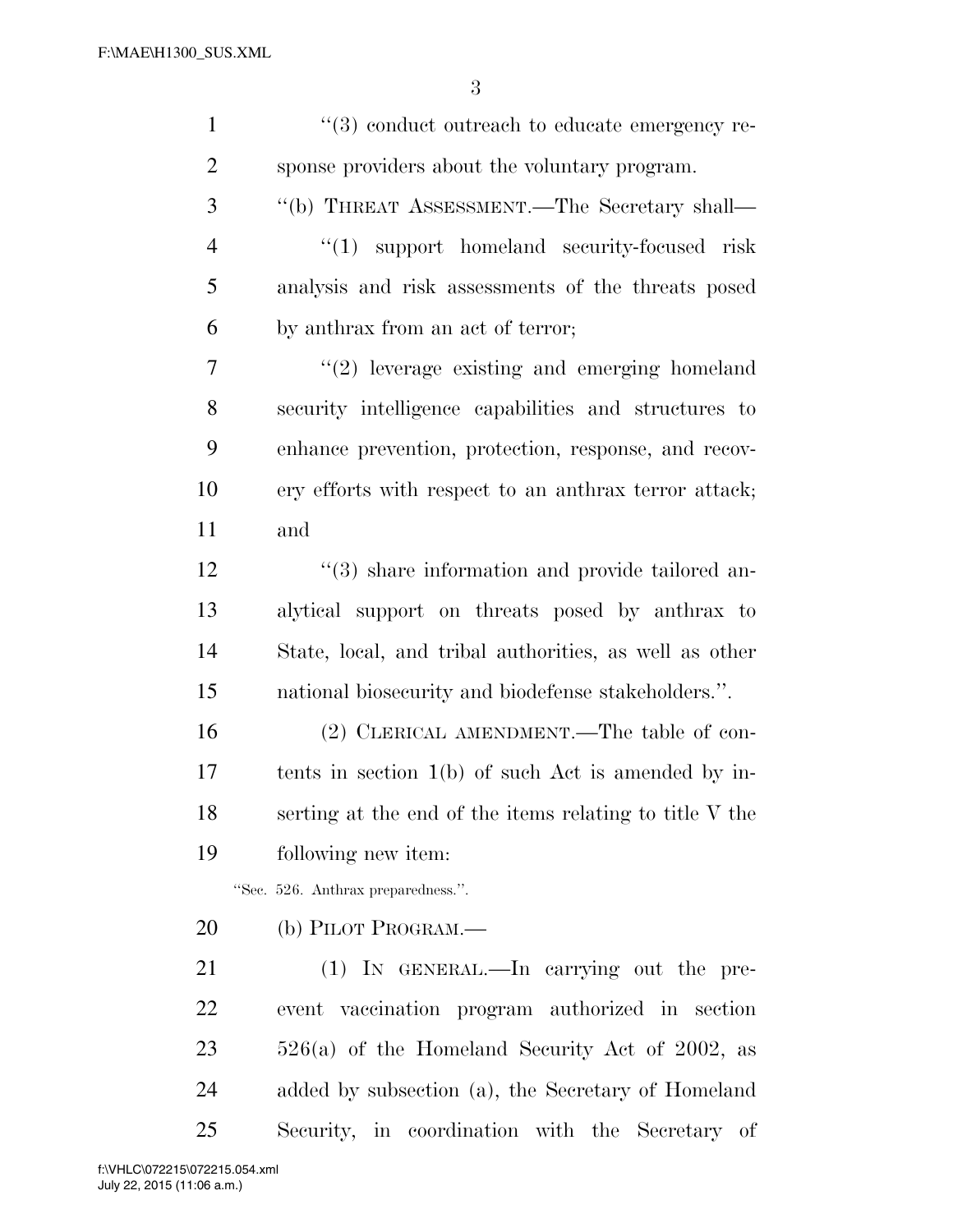F:\MAE\H1300\_SUS.XML

| $\mathbf{1}$   | Health and Human Services, shall carry out a pilot     |
|----------------|--------------------------------------------------------|
| $\overline{2}$ | program to provide anthrax vaccines to emergency       |
| 3              | response providers as so authorized. The duration of   |
| $\overline{4}$ | the pilot program shall be 24 months from the date     |
| 5              | the initial vaccines are administered to participants. |
| 6              | (2) PRELIMINARY REQUIREMENTS.—By not                   |
| 7              | later than one year after the date of the enactment    |
| 8              | of this Act, and prior to implementing the pilot pro-  |
| 9              | gram under paragraph (1), the Secretary of Home-       |
| 10             | land Security shall—                                   |
| 11             | (A) establish a communication platform for             |
| 12             | the pilot program;                                     |
| 13             | (B) establish education and training mod-              |
| 14             | ules for the pilot program;                            |
| 15             | (C) conduct economic analysis of the pilot             |
| 16             | program; and                                           |
| 17             | (D) create a logistical platform for the an-           |
| 18             | thrax vaccine request process under the pilot          |
| 19             | program.                                               |
| 20             | $(3)$ LOCATION.—In carrying out the pilot pro-         |
| 21             | gram under this subsection, the Secretary of Home-     |
| 22             | land Security shall select emergency response pro-     |
| 23             | viders based in at least two States for participation  |
| 24             | in the pilot program.                                  |

July 22, 2015 (11:06 a.m.) f:\VHLC\072215\072215.054.xml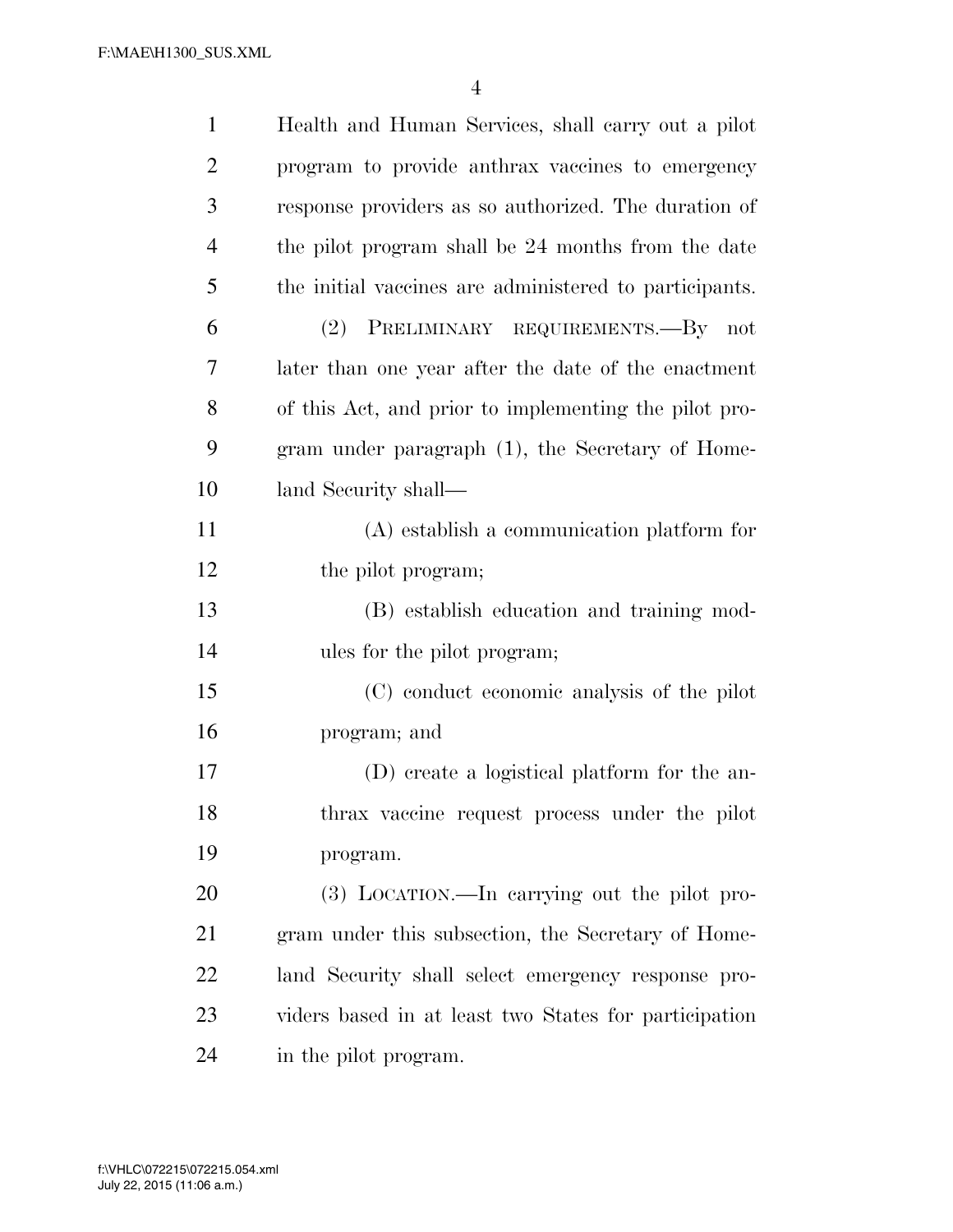(4) DISTRIBUTION OF INFORMATION.—The Secretary of Homeland Security shall provide to each emergency response provider who participates in the pilot program under this subsection disclo- sures and educational materials regarding the asso- ciated benefits and risks of any vaccine provided under the pilot program and of exposure to anthrax. (5) REPORT.—Not later than one year after the date of the enactment of this Act, and annually

 thereafter until one year after the completion of the pilot program, the Secretary of Homeland Security shall submit to the Committee on Homeland Secu- rity and the Committee on Energy and Commerce of the House of Representatives and the Committee on Homeland Security and Governmental Affairs of the Senate a report on the progress and results of the pilot program, including the percentage of eligible emergency response providers, as determined by each pilot location, that volunteer to participate, the degree to which participants obtain necessary vac- cinations, as appropriate, and recommendations to improve initial and recurrent participation in the pilot program. The report shall include a plan under which the Secretary plans to continue the program to provide vaccines to emergency response providers